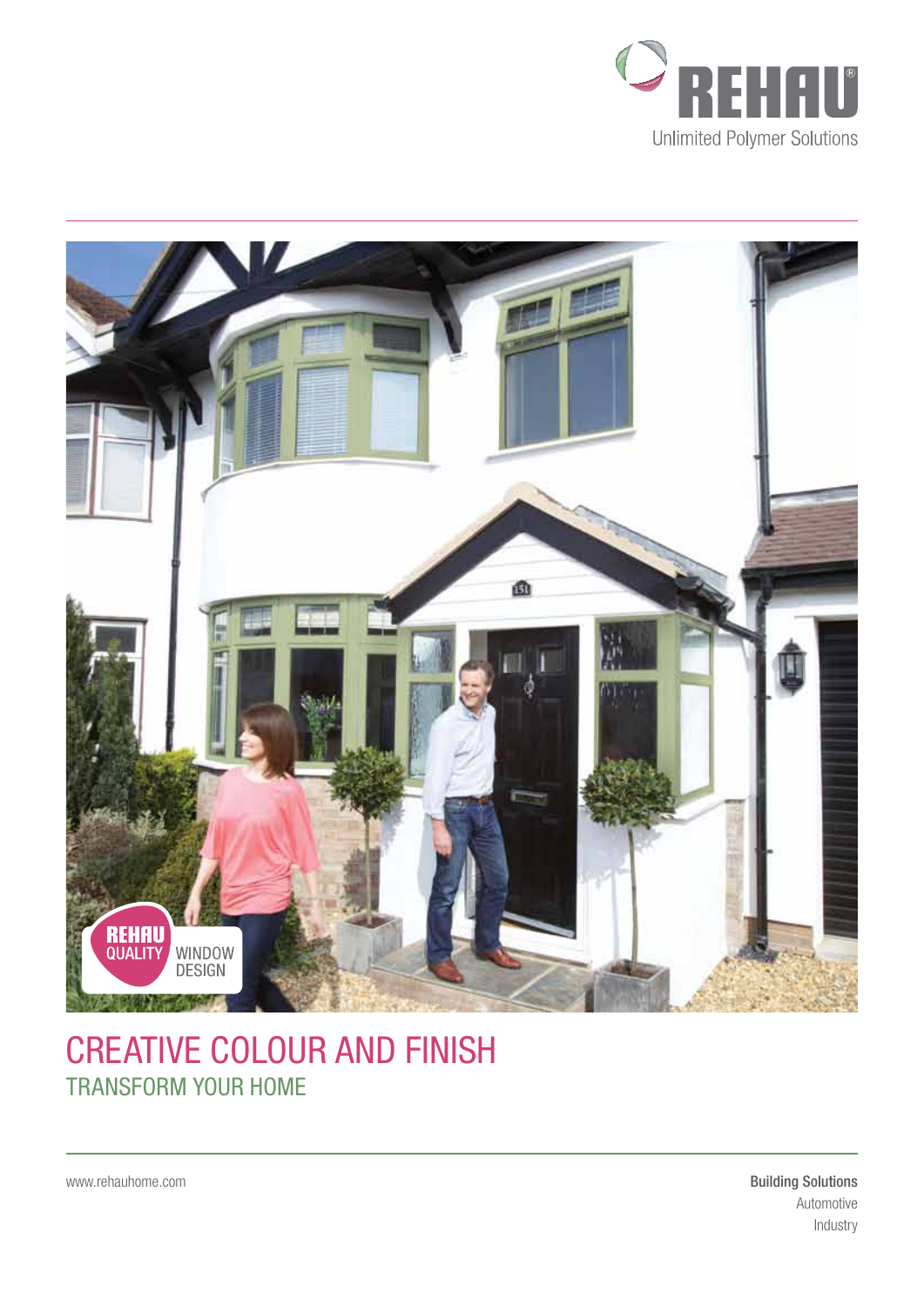Creating the perfect colour scheme for your home doesn't have to stop at the interior decoration. REHAU's extensive range of coloured profiles allows you to choose a colour scheme for the windows and doors in your property too.

Whether you prefer cool relaxing greens or vibrant dramatic reds there's a colour and finish to enhance every property.

If you like the look of traditional painted windows but want the benefits of PVC-U and double glazing then you'll love REHAU's fantastic range of coloured profiles.

Find the perfect colour scheme for your home.

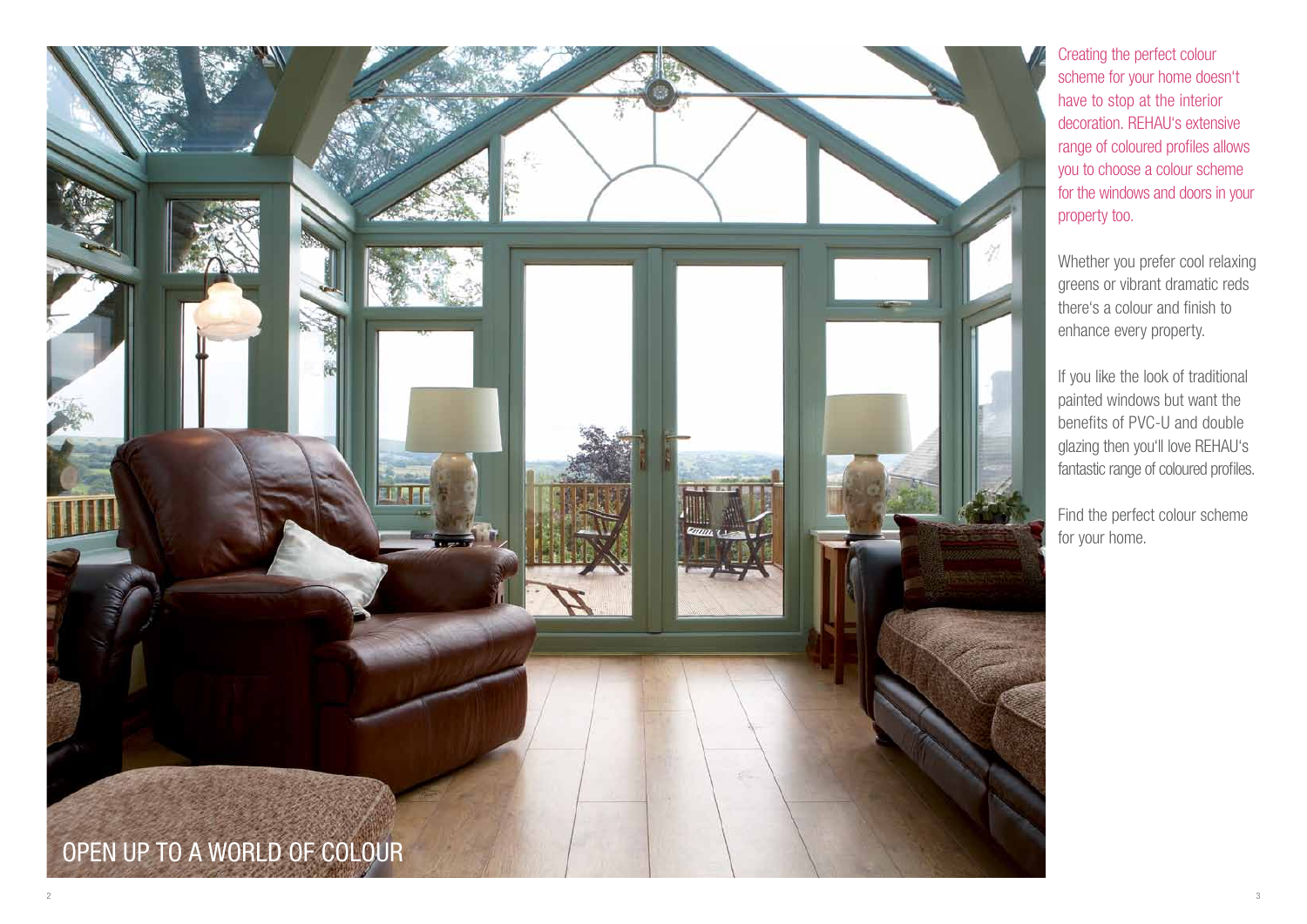

# CREATIVE COLOUR AND FINISH COLOURS FOR IMPACT



"White windows" still account for the large majority of installations but, increasingly, homeowners and building specifiers are looking for a different aesthetic affect and a wider range of colours and finishes.

REHAU have been at the forefront of the development The colour and finish options are vast with the ability of coloured profiles and are able to offer a choice of two different types of colour applications, laminate foil and Acryl II coating, to suite any age or style of property. Further information on the Acryl II Colour Coating System can be found on pages 10-11. The choices include an attractive range of woodgrain

#### Laminate PVC-U

The application of laminate foil to our PVC-U systems was pioneered back in the 1970's when we developed the process of bonding a multi-layered semi-hard foil to the surface of the profile after extrusion.

to complement both the exterior and interior of your property by choosing one colour and finish for the outside and a totally different one for the inside.

effect finishes and strong contemporary and traditional colours such as Chartwell Green, Brilliant Blue and Wine Red.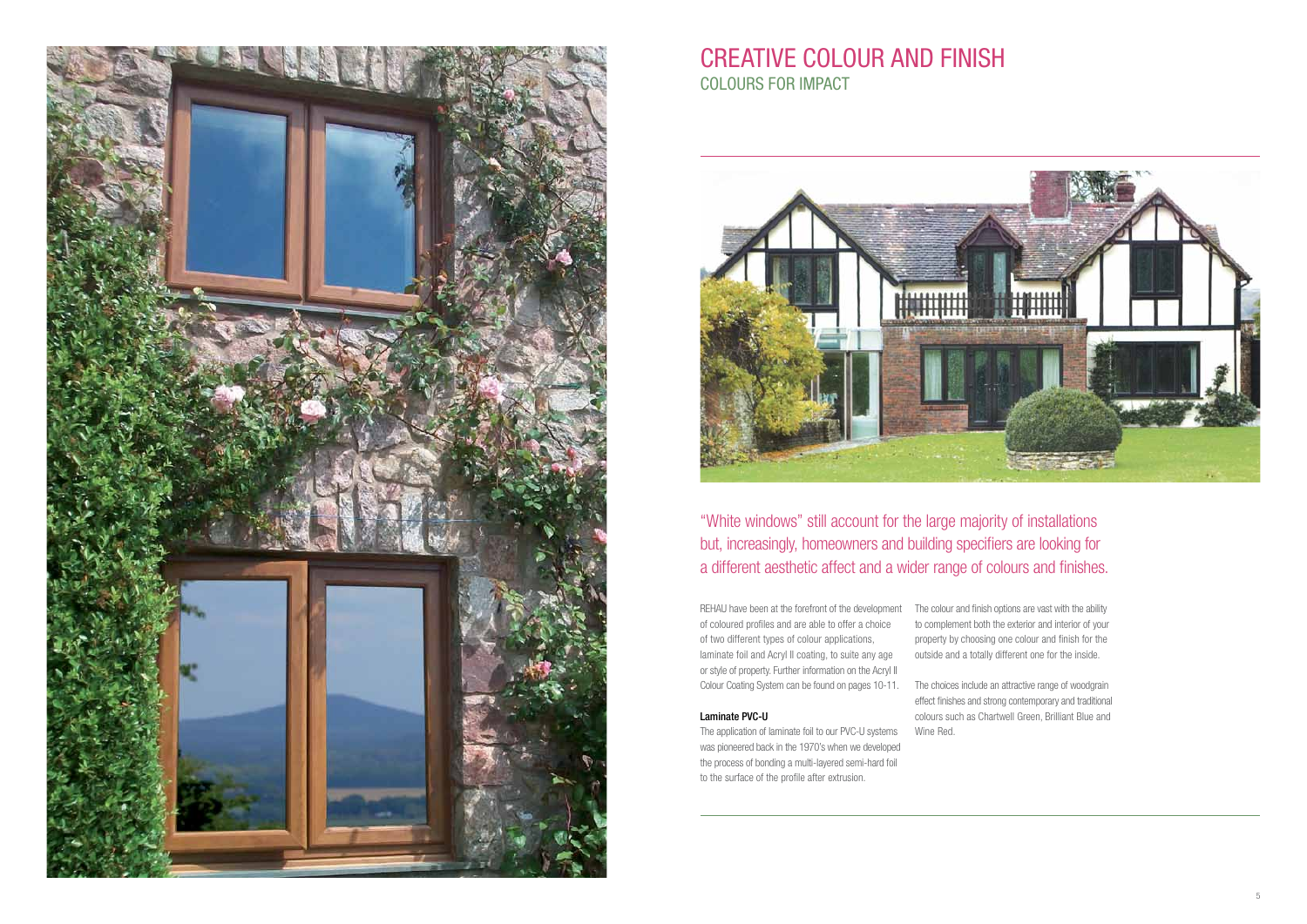However the choice doesn't end there as we have a further range of 19 special laminate options for

So you can be really creative and make up your own combination to best suit your property.



#### The most popular options of Rosewood, Mahogany and Golden Oak are available as standard on a choice of white, brown and acorn bases for our main systems.

### CREATIVE COLOUR AND FINISH THE CHOICE IS YOURS



Traditional house in Golden Oak



Square Bay in popular Rosewood







Mahogany Golden Oak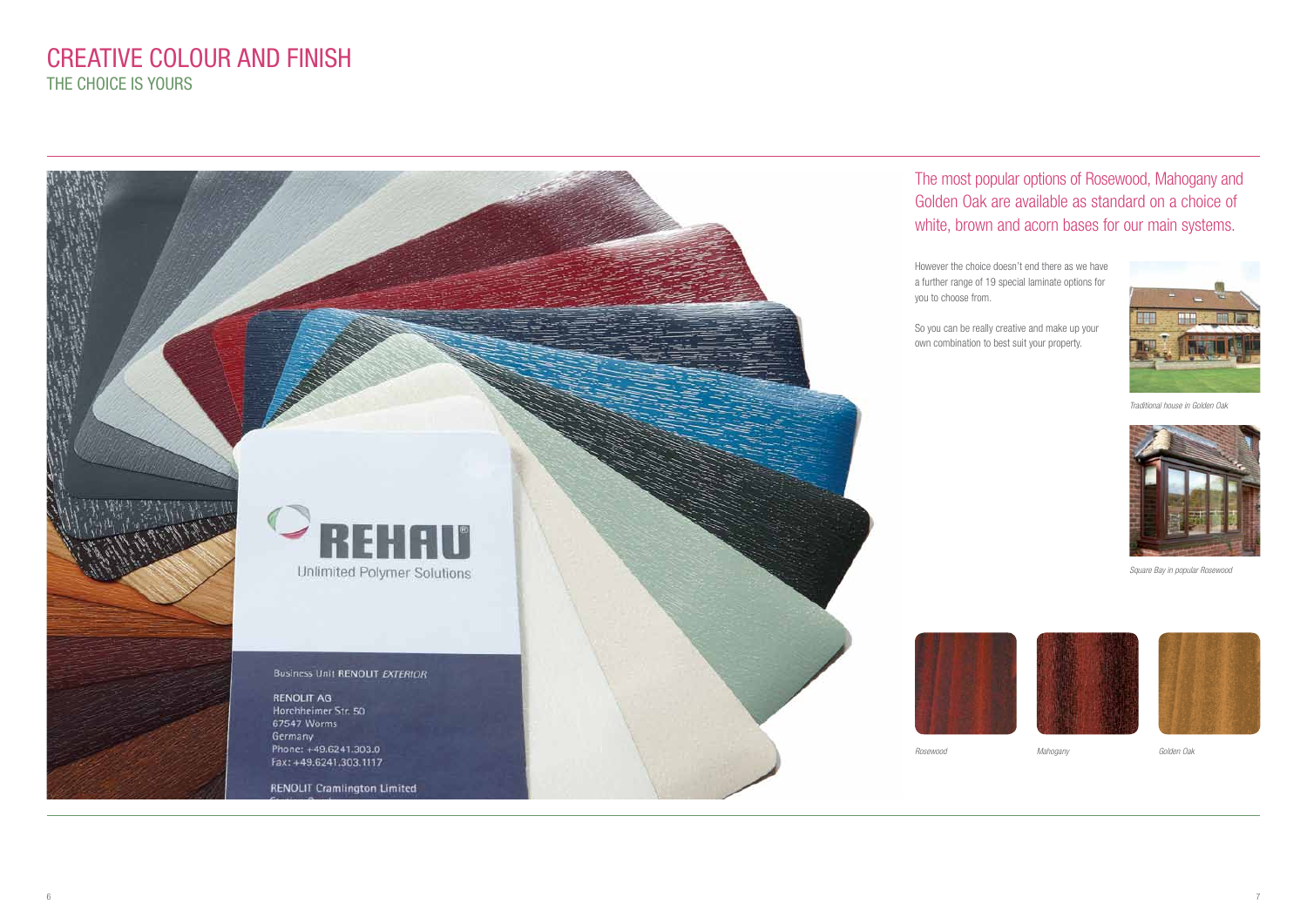Slate Grey laminate foil

Black/brown laminate foil







White laminate foil



This is only a selection of the special laminate foils available from REHAU. Ask your installer to see the REHAU Foil Swatch for the full range.

All foil finishes carry extensive guarantees and are well proven for high performance and longevity in all types of weather conditions including bright sunlight, high rainfall or coastal locations, without colour deterioration or fade.

The foils are also durable, scratch resistant and can be easily cleaned for long lasting visual appeal.

white **Cream White** Cream White Brilliant Blue Dark Red

Chartwell Green **Anthracite Grey Chartwell Green** Dark Green Slate Grey

Black Brown **International Care Agate Grey** Irish Oak Irish Oak Agate Grey



## CREATIVE COLOUR AND FINISH TO SUIT EVERY PROPERTY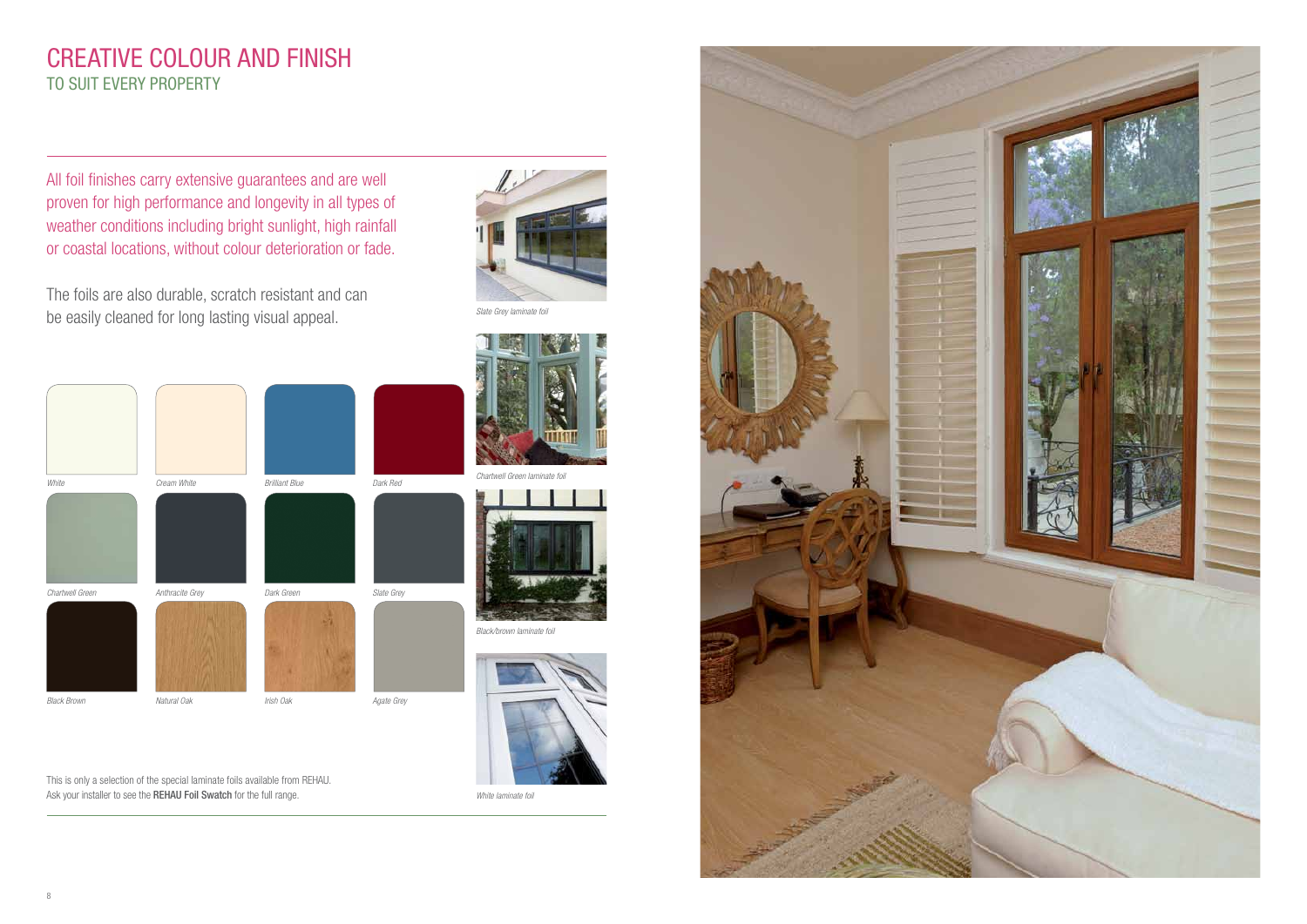Acryl II has an impeccable pedigree having originally been developed many years ago by the REHAU Automotive division to produce colour matched bumpers for prestige cars such as Mercedes, BMW and Jaguar.

It is a two part acrylic coating system which is applied by specialist suppliers who have invested in technologically advanced spray booth facilities. The coating is very flexible as it can be applied to either bar lengths of profile or to finished window frames. The finish is durable, colour fast, weather resistant and the Acryl II coating does not affect the impact resistance of the PVC-U.

Acryl II offers an almost endless choice of colour permutations with the ability to colour the frame and sash or inside and outside in two totally different colours. Or it may be that simply colouring the sill or bead would best suit the style of property which is also easy to do with the Acryll II system. The options are exciting and almost limitless.

A Colour Chart showing the full range of colour options is available as a download on line at www.rehauhome.com or if you prefer you can request a hard copy of the brochure.

Whichever REHAU colour option you choose you can be rest assured that your windows, doors or conservatory will beautifully enhance your property for years to come.

## REHAU ACRYl II COLOURS FOR IMPACT





#### With a choice of over 150 RAL colours and a beautifully smooth finish the REHAU Acryl II coating system will blend beautifully with the design and style of any building.